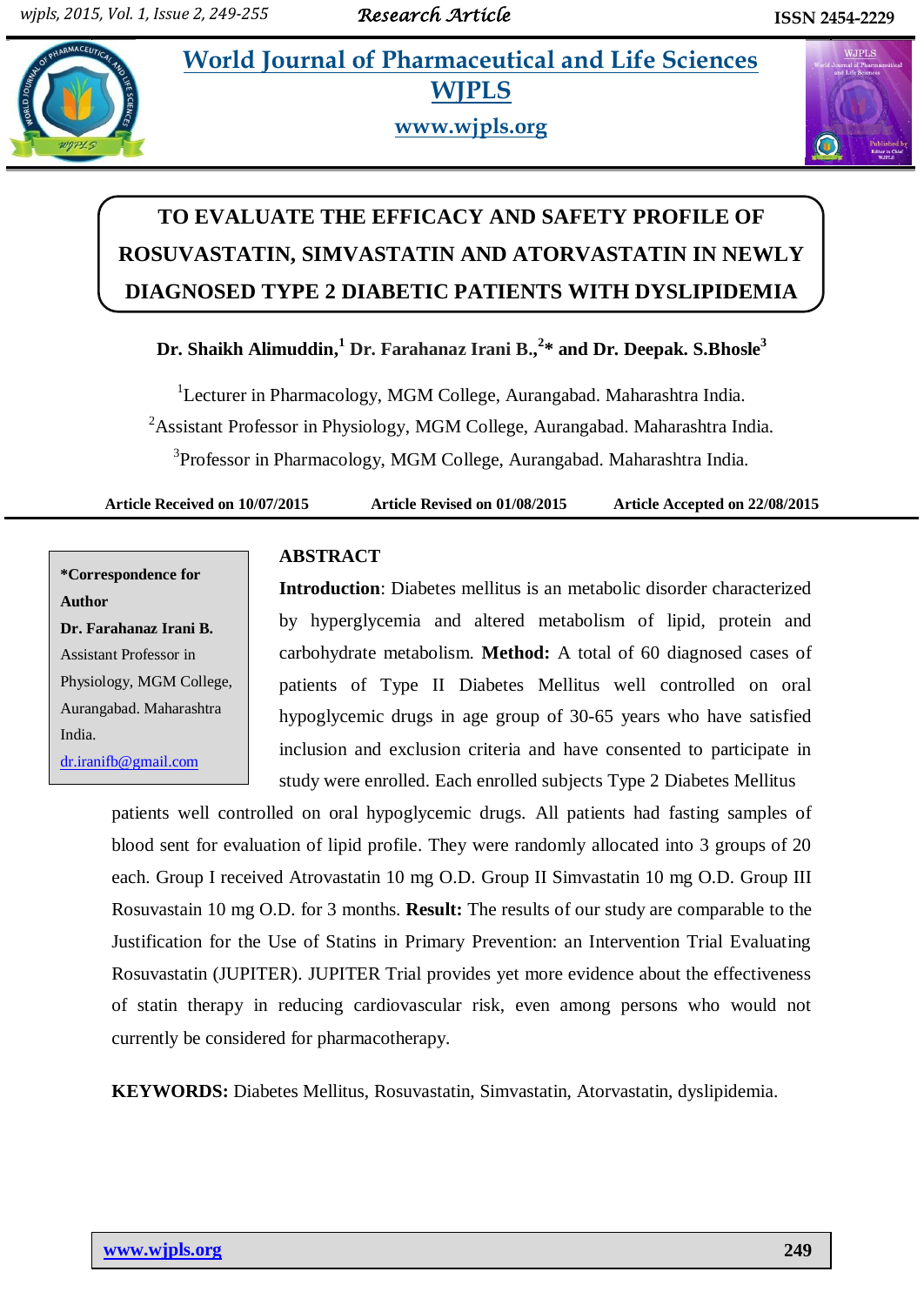#### **INTRODUCTION**

Diabetes Mellitus (DM) is a metabolic disorder of multiple aetiology characterized by chronic hyperglycemia with disturbances of carbohydrate, fat and protein metabolism resulting from defects in insulin secretion, insulin action, or both.<sup>[1]</sup> Diabetes mellitus is linked with increased oxidative stress due to hyperglycemia. This damage plays an important role in the long term complications such as microvascular and macrovascular complications. Thus in long term they are responsible for the morbidities such as dyslipidemia, obesity, insulin resistance and hypertension.[2]

The most common pattern of abnormality in patients with type 2 diabetes mellitus is increased triglyceride levels, decreased HDL levels and increased concentration of low density lipoproteins (LDL) particles. These LDL particles have been identified as a major risk factor for CHD by the National Cholesterol Education Programme (NCEP) Adult Treatment panel (ATP) III. The treatment of diabetes requires not only adequate control of blood glucose but also drugs which have a beneficial effect on the dyslipidemia, hypertension, obesity and insulin resistance in the patients with type 2 diabetes mellitus.

Statins are the most powerful drugs for lowering LDL cholesterol. They are considered as the first line of treatment for dyslipidemia. Statins are competitive inhibitors of HMG-CoA reductase, the rate limiting step in cholesterol synthesis. In response to decreased cholesterol production, the number and activity of LDL receptors are up regulated, stimulating removal of circulating LDL. Intermediate density and very low-density lipoprotein (VLDL) are removed as well, contributing to lowering triglyceride-rich lipoprotein levels. Statins also have modest effect on HDL levels. Statins have been shown to reduce total mortality, major coronary events, progression of atherosclerosis.<sup>[3]</sup> Statins have been to have other benefits other than the effects on the lipid metabolism .these effects include the pleiotropic effects on vascular smooth muscle proliferation, decreasing the fibrinogen levels, decreasing highly sensitive C-Reactive proteins ( $HSCRP$ ) and also possessing some antioxidant properties.<sup>[4]</sup> It is seen that Indian population is genetically more prone for atherogenic L.D.L. particles along with the unhealthy lifestyle nowadays due to the factors like junk food, lack of exercise, obesity etc. which makes us more prone for the long term complications of diabetes.<sup>[5]</sup>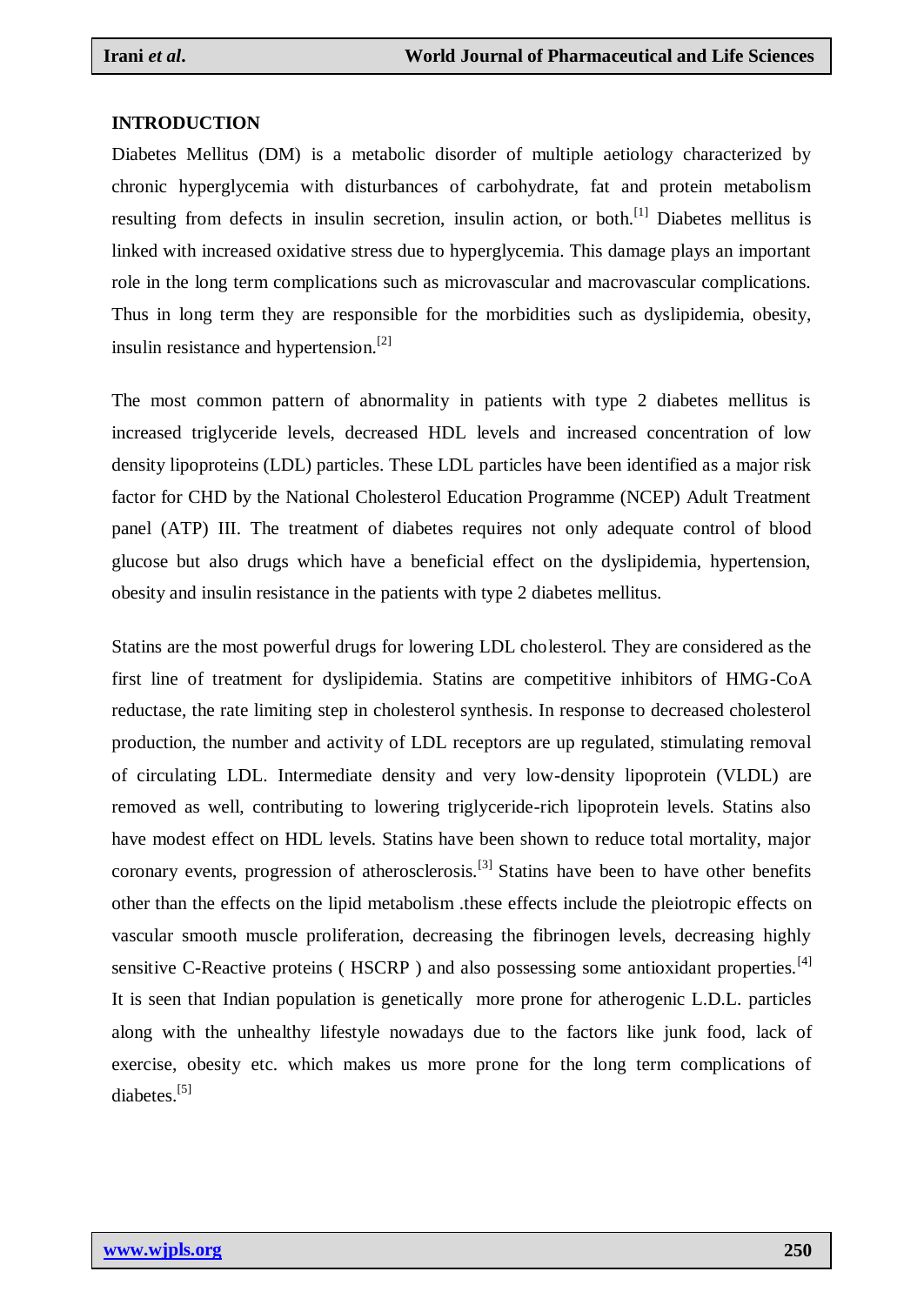So this study was undertaken so as to assess the comparative safety and efficacy of the Atorvastatin, Simvastatin and Rosuvastatin in the patients of type 2diabetes mellitus with dyslipidemia.

#### **MATERIAL AND METHOD**

**Study Design:** Open label, randomized, parallel group, and comparative, prospective study. 60 diagnosed cases of patients of Type II Diabetes Mellitus well controlled on oral hypoglycemic drugs. Informed written consent were obtained from all the patients. They were randomly allocated into 3 groups of 20 each.Group I received Atrovastatin 10 mg O.D. Group II Simvastatin 10 mg O.D. Group III Rosuvastain 10 mg O.D. for 12 weeks.

Dyslipidemia was defined according to our laboratory ranges as.

- Total cholesterol 240 mg/dl, Total triglycerides 200-399 mg/dl, LDL cholesterol 100 -129 mg/dl, HDL cholesterol < 40 mg/dl

**Method:** Inclusion criteria were 1) male or female patients aged 30 to 65 years with Type-2 Diabetes Mellitus. 2) Type 2 Diabetes Mellitus patients well controlled on oral hypoglycemic drugs. 3) All patients had fasting samples of blood sent for evaluation of lipid profile. Exclusion criteria were 1) A history of: 1) Type 1 diabetes, 2)Clinically significant cardiovascular diseases, including h/o CCF, Angina pectoris within 1 year and h/o MI with in 1 year, 3) Convulsive disorder, 4) Clinically significant G.I disease, including active peptic ulcer with in the preceding 5 years, 5) Renal disease, 6) Hepatic disease, hematological disease and insulin dependent diabetes mellitus, 7) Known infection human immunodeficiency virus, 8) Pregnant or lactating female, 9) Smokers, alcoholic patients. Institutional ethical clearance was obtained.

#### **Lipid Profile[6],[7]**

Biochemical assays: All biochemical assays were carried out with Automated Random access clinical chemistry analyzer ERBA Chem 7 with ERBA TEST REAGENT (Transasia Biomedicals Ltd., india).

#### **Blood Sugar** [8]

Fasting and Postprandial done on semi auto analyzer by glucose oxidase /peroxidase [GOD / POD] method.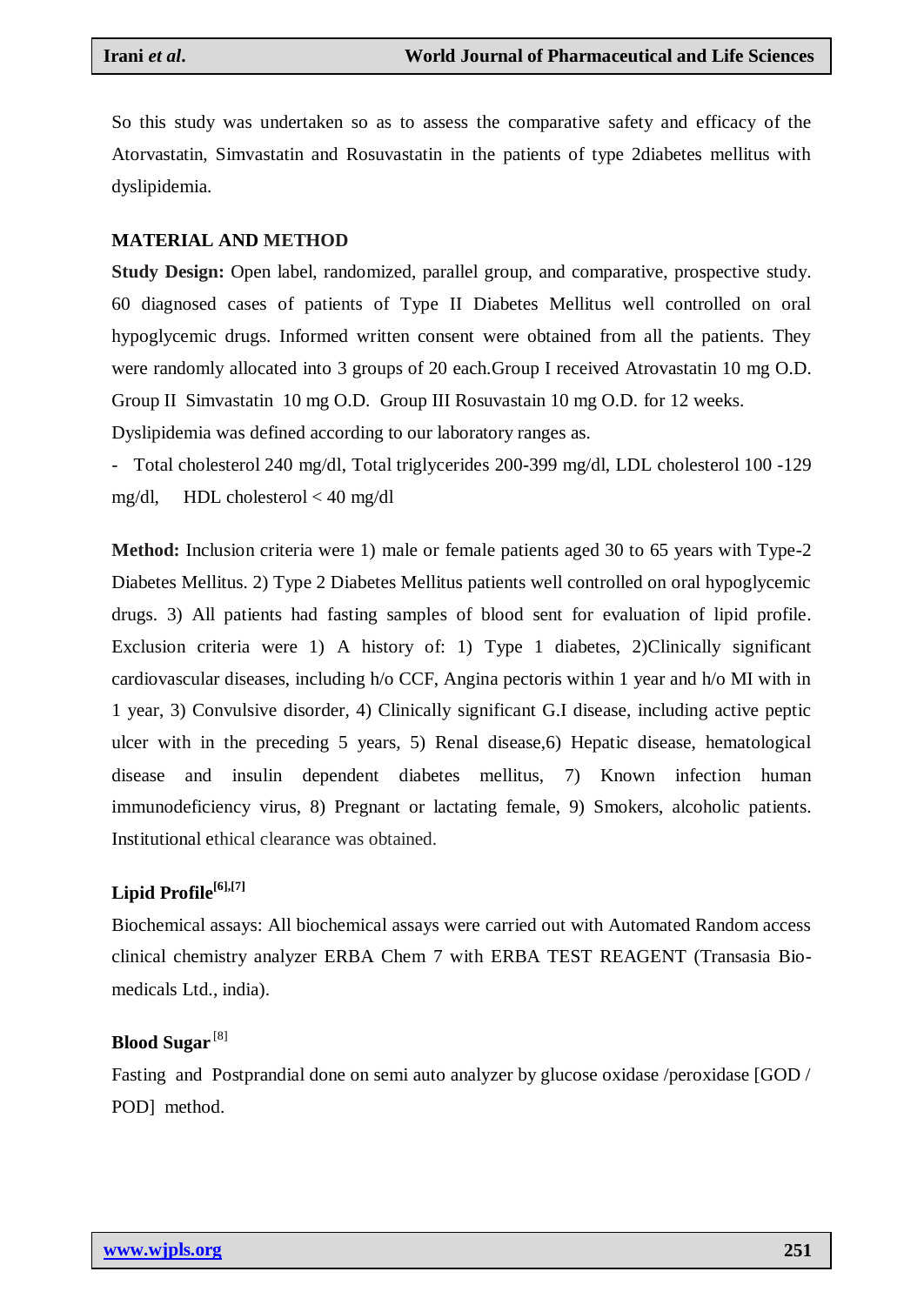**Statistical analysis:** Paired T test was used to measure the differences among the group and for the comparison.[version SPSS 17.1]

#### **RESULTS AND DISCUSSION**

A total 60 patients that have satisfied the inclusion and exclusion criteria were enrolled and evaluated for 3 months. Patients were randomly divided into three groups of 20 each. Group I Atorvastatin 10 Mg O.D. Group II Simvastatin 10 Mg O. D. Group III Rosuvastatin 10 Mg O.D.

| Age in years  | Group 1 |      | Group 2 |     | Group 3 |     |
|---------------|---------|------|---------|-----|---------|-----|
| <b>Gender</b> |         |      |         |     |         |     |
| $30 - 40$     |         |      |         |     |         |     |
| $40 - 50$     |         |      |         |     |         |     |
| $50 - 65$     |         |      |         |     |         |     |
| Total         | 60%     | 40 % | 40%     | 60% | 50%     | 50% |

**Table No.1: Age and sex wise distribution of the subjects under study.**

Table No. 1 shows the age and sex wise distribution of the subjects in all 3 groups under study. All the three groups consisted of 20 subjects each.

| parameter         | <b>Group I mean</b> |                   | <b>Group II mean</b> |                   | <b>Group III mean</b> |                   |
|-------------------|---------------------|-------------------|----------------------|-------------------|-----------------------|-------------------|
| Sr. cholesterol   | before              | $301.7 \pm 46.30$ | before               | $306.4 \pm 7.21$  | before                | $308.5 \pm 62.24$ |
|                   | after               | $272.9 \pm 43.91$ | after                | $268.7 \pm 47.96$ | after                 | $242.4 \pm 62.52$ |
|                   | t-value             | 5.205             | t-value              | 90.32             | t-value               | 63.83             |
|                   | p-value             | < 0.0001          | p-value              | < 0.0001          | p-value               | < 0.0001          |
| Sr. triglycerides | Before              | $283.3 \pm 45.81$ | Before               | $276.1 \pm 45.46$ | Before                | $287.8 \pm 50.57$ |
|                   | after               | $242.4 \pm 47.99$ | after                | $233.7 \pm 40.18$ | after                 | $210.9 \pm 46.22$ |
|                   | t-value             | 14.45             | t-value              | 9.498             | t-value               | 15.41             |
|                   | p-value             | < 0.0001          | p-value              | < 0.0001          | p-value               | < 0.0001          |
| H.D.L.            | before              | $38.15 \pm 4.344$ | Before               | $36.80 \pm 3.915$ | Before                | $37.00 \pm 4.437$ |
|                   | after               | $43.40 \pm 4.728$ | After                | $40.65 \pm 3.392$ | After                 | $43.05 \pm 4.729$ |
|                   | t-value             | 15.13             | t-value              | 6.725             | t-value               | 24.62             |
|                   | p-value             | < 0.0001          | p-value              | < 0.0001          | p-value               | < 0.0001          |
| L.D.L.            | <b>Before</b>       | $204.3 \pm 38.89$ | <b>Before</b>        | $214.2 \pm 43.07$ | Before                | $222.8 \pm 64.22$ |
|                   | After               | $187.3 \pm 64.20$ | After                | $181.4 \pm 44.71$ | After                 | $160.2 \pm 59.78$ |
|                   | t-value             | 1.264             | t-value              | 25.98             | t-value               | 6.800             |
|                   | p-value             | >0.0001           | p-value              | < 0.0001          | p-value               | < 0.0001          |
| V.L.D.L.          | <b>Before</b>       | $59.24 \pm 9.387$ | <b>Before</b>        | $55.23 \pm 9.092$ | Before                | $57.17 \pm 9.609$ |
|                   | After               | $49.03 \pm 9.122$ | After                | $46.64 \pm 9.259$ | After                 | $41.68 \pm 8.749$ |
|                   | t-value             | 7.090             | t-value              | 8.652             | t-value               | 14.92             |
|                   | p-value             | < 0.0001          | p-value              | < 0.0001          | p-value               | < 0.0001          |

(if  $p > 0.05$  Not Significant,  $p < 0.05$  Significant)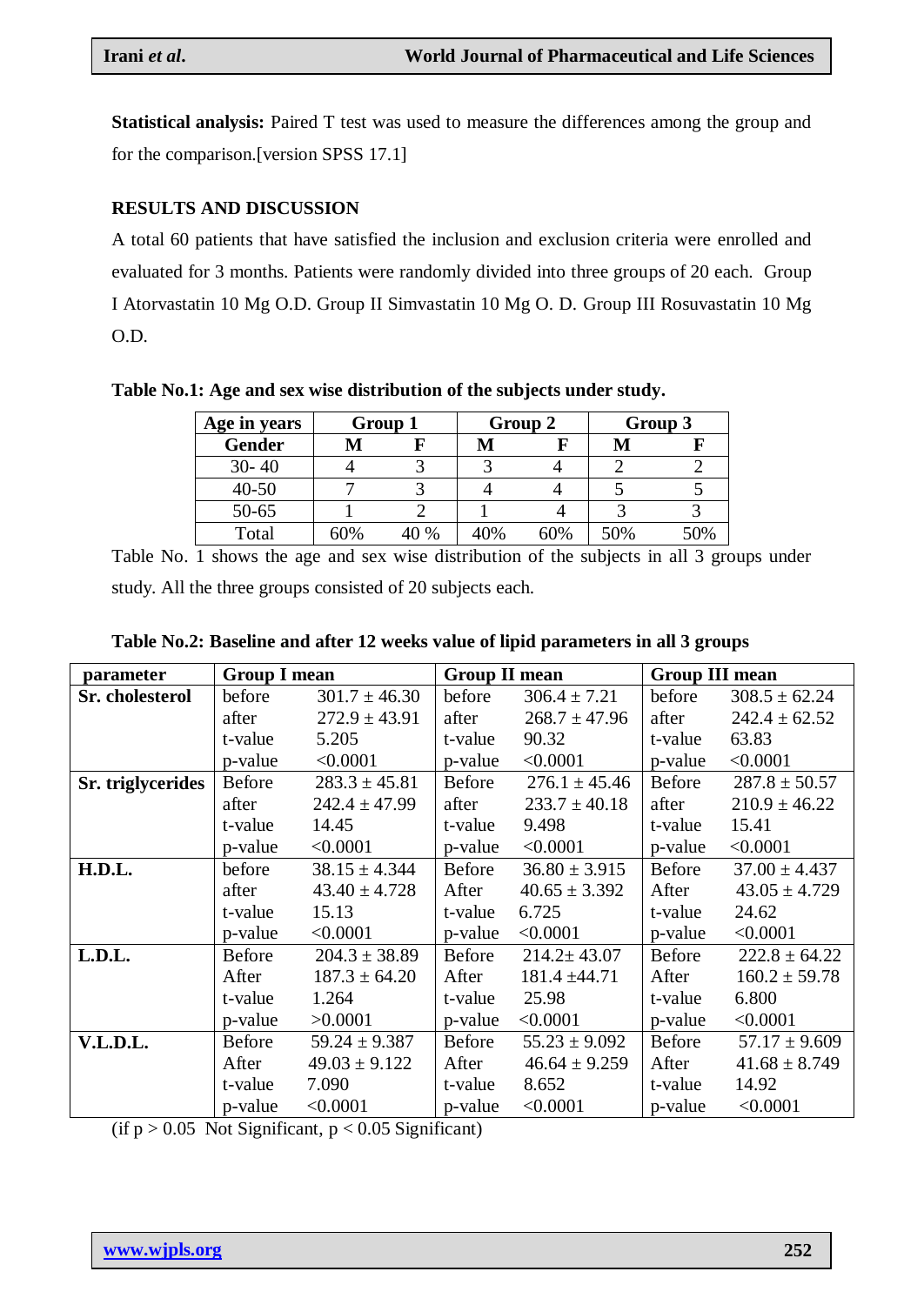Table No. 2 shows the baseline and after 12 weeks value of lipid parameters and their significance in all 3 groups under study. All the three groups consisted of 20 subjects each.

| <b>Lipid Parameters</b> |  | Group 1            |  | Group 2               |  | Group 3            |  |
|-------------------------|--|--------------------|--|-----------------------|--|--------------------|--|
| $(mgs \%)$              |  | $(in \frac{9}{6})$ |  | $(in \frac{9}{6})$    |  | $(in \frac{9}{6})$ |  |
| Sr. Cholesterol         |  | 9.6 $\frac{9}{6}$  |  | $\frac{0}{0}$<br>12.4 |  | $21.4\%$           |  |
| Sr. Triglycerides       |  | 14.4 $%$           |  | 15.5 $\%$             |  | 26.7%              |  |
| Sr. H.D.L.              |  | 13.8 %             |  | $10.3\%$              |  | $16.2 \%$          |  |
| Sr. L.D.L.              |  | 8.3 %              |  | 15.4 $%$              |  | 28.2 %             |  |
| Sr.V.L.D.L.             |  | $17.2 \%$          |  | $\frac{0}{0}$         |  | 27.1%              |  |

**Table No.3: Overview of the total changes in lipid parameters after the therapy.**

#### **DISSCUSSION**

Diabetes mellitus induces a state of dyslipidemia with abnormality in all classes of lipids. The importance of lipid disorders in diabetes is due to an increased risk of accelerated atherosclerosis in patients with diabetes. Type 2 diabetes mellitus is emerging as a silent killer. The central pathological mechanism is the process of atherosclerosis, which leads to narrowing of arterial walls throughout the body. There is considerable evidence that the lipid lowering therapy with statins reduces the macrovascular complications as well as micro vascular complications in the patients of type 2 diabetes. In our present study we found out that Rosuvastatin significantly decreased the levels of Serum Cholesterol, Serum triglycerides, L.D.L. and V.L.D.L. and increased the levels of H.D.L. after 12 weeks of therapy. The difference in the parameters studied was highly significant (P< 0.001) .These results are comparable to the studies conducted by Gleuk *et al*, which was conducted at The Cholesterol Centre, Jewish Hospital, Cincinati, USA.[9]

Atorvastatin and Simvastatin also decreased the levels of Serum Cholesterol, Serum triglycerides, L.D.L. and V.L.D.L. and increased the levels of H.D.L. after 12 weeks of therapy. The difference in the studied groups in the lipid parameters after therapy was also found to be significant but less when compared with the Rosuvastatin. These results correlate with the studies conducted by Goudevenos *et al*, for the efficacy of Atorvastatin and Simvastatin in dyslipidemia respectively.<sup>[10]</sup>

In the comparison of L.D.L. reduction it is seen that reduction in the Rosuvastatin group was statistically significant when compared with Atorvastatin and Simvastatin group. In the group of Atorvastatin the values were not statistically significant in decreasing the L.D.L. values. This is comparable to the studies done by Bullano *et al* which concluded that Rosuvastatin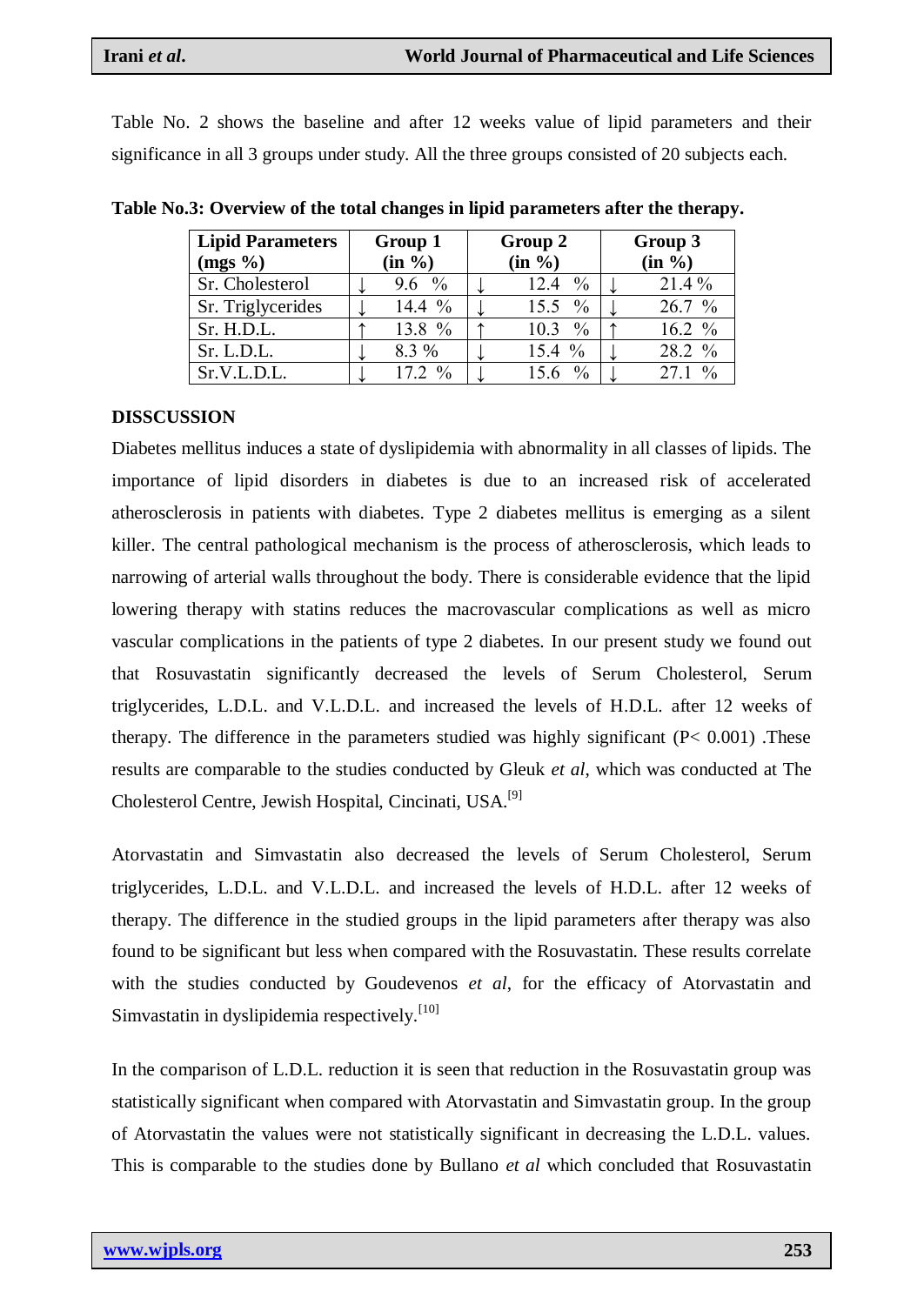was more effective than both Atorvastatin and Simvastatin in decreasing the L.D.L. levels significantly.

The rise in the H.D.L. levels in rosuvastatin group after the therapy was statistically significant when compared with atorvastatin group and highly significant when compared with the simvastatin group . This is in contrast with the study done by Hunning *et al* which concluded that simvastatin produced more increase in the H.D.L. levels.<sup>[11]</sup> The COMETS study (A comparative study of rosuvastatin in subjects of metabolic syndrome ) concluded that Rosuvastatin increased High density lipoprotein as compared to atorvastatin which is in correlation with our study.<sup>[12]</sup>

The comparison of serum cholesterol reduction in Rosuvastatin group when compared with serum cholesterol of simvastatin and atorvastatin group has revealed that reduction in serum cholesterol levels of rosuvastatin group were statistically significant when compared with the simvastatin group but not significant when compared with the Atorvastatin group.

In our study we have found that Rosuvastatin decreased the L.D.L. values by 28.2%, Simvastatin decreased the L.D.L. values by 15.4% and atorvastatin decreased the L.D.L. values by 17.2 %. These are inconsistent with the STELLAR TRIAL where Rosuvastatin, Simvastatin, Atorvastatin reduced L.D.L. levels by 45.8%, 28.3 & 36.8% respectively.

#### **CONCLUSION**

In summary, after 12 weeks of treatment The advantage of using Rosuvastatin 10 mg OD can be clearly seen in last group as it reduced Sr. Cholesterol, Sr. triglycerides, LDL and VLDL and increased HDL values in group to a great extent. Finally the cost of using Rosuvastatin seems high for the patients but the result obtained by reducing the lipid parameters by given therapy is beneficial to the patients in long term control of lipid profile and thus helps in the overall reduction of morbidity and mortality in patients with type 2 diabetes mellitus with dyslipidaemia. We conclude that all the 3 groups i.e. those who were administered Atorvastatin, Simvastatin and Rosuvastatin therapy elicited a clinically meaningful decrease in Sr. Cholesterol, Sr. triglycerides, LDL and VLDL and increased HDL values sustained throughout 12 weeks of treatment in drug-naïve patients of Type 2 DM with Dyslipidaemia.

The results of our study are comparable to the Justification for the Use of Statins in Primary Prevention: an Intervention Trial Evaluating Rosuvastatin (JUPITER). JUPITER Trial